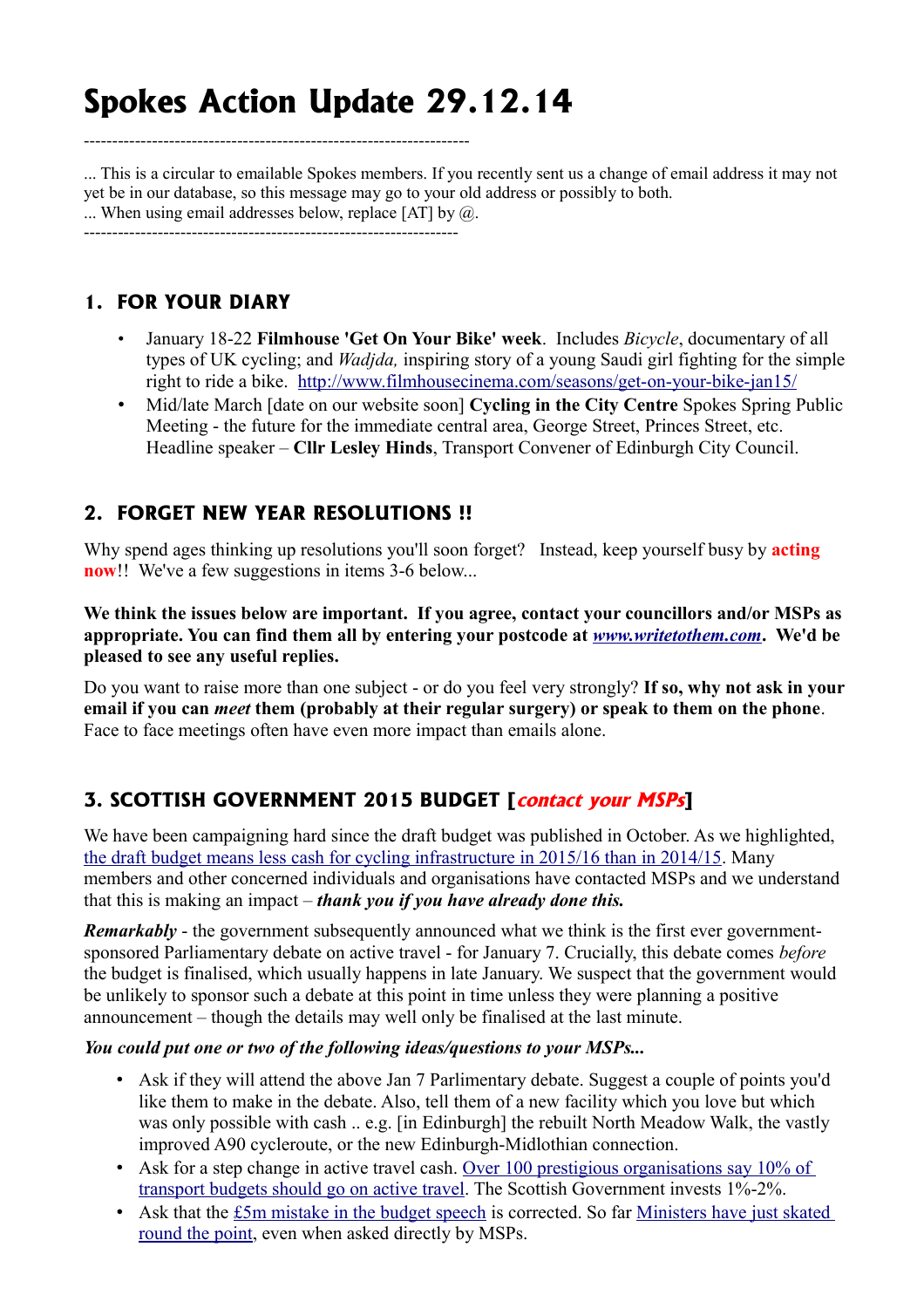# **4. SCHOOL STREETS CONSULTATION [consultation]**

Edinburgh Council is to experiment with pedestrian/cycle-only zones outside 11 Primary Schools at opening and closing times – i.e. motor traffic will be banned at these times.

The lucky schools are... Abbeyhill, Bonaly, Buckstone, Clermiston, Colinton, Cramond, Duddingston, St John's, Sciennes, St Peter's, Towerbank.

**If you are affected** - or anyway if you like these plans - fill in the online questionnaire, attend the public drop-ins, and tell your councillors what you think. *[Full consultation details here](http://www.spokes.org.uk/wordpress/2014/12/santa-visits-11-schools/)*.

**If you live outside Edinburgh** - tell your councillors about the Edinburgh plans and ask them to do similar. NB – East Lothian Council already has a similar experiment [at Haddington schools.](http://www.eastlothian.gov.uk/news/article/1556/new_traffic_restrictions_to_begin_in_haddington)

## **5. SATURDAY BUS LANES TO BE SCRAPPED [contact your councillors]**

We have already highlighted our great dismay at *[Edinburgh's plans to allow motor traffic into all bus](http://www.spokes.org.uk/wordpress/2014/08/bus-lane-retreat/)  [lanes except in peak hours](http://www.spokes.org.uk/wordpress/2014/08/bus-lane-retreat/)* [plus motorbikes at all times]. Unfortunately the position is worse than we realised - **the proposals also allow all traffic to use all bus lanes all day on Saturdays**.

We cannot understand why the council, whose policies are *succeeding* in raising cycling, bussing and walking, and cutting car use, should suddenly retreat, make cycling conditions more intimidating, pavements noisier and more splashy, and risking Edinburgh's hard-won reputation as a top publictransport city. [For data on Edinburgh's progress see the census links in section 1 *[here](http://www.spokes.org.uk/wordpress/2014/01/edinburgh-local-transport-strategy-2014-19/)*].

If you don't like what's happening, tell your councillors and, politely but forcefully, ask them to justify their decisions.

## **6. GEORGE STREET CYCLEROUTE REMOVAL [contact your councillors]**

The George Street cycle lane, and the new George Street environment in general, are not perfect - but an early public survey by an independent research agency,\* and feedback from individual spokes members, suggests it is a big improvement on previous conditions.

\*<http://www.spokes.org.uk/wordpress/wp-content/uploads/2011/02/1412-December-Steering-Group-Presentation-Lorna.pptx>

**What few people realise, however, is that unless the council takes decisions in the next few months** *the cycleroute will be removed in September and George Street will revert to motor traffic on both sides*. The entire current scheme is based on an experimental Traffic Regulation Order which expires in September, and so legally the scheme cannot remain after that date without a new Order.

This, incidentally, is why the scheme has been built very cheaply. If the experiment, or a revised version, becomes permanent, then obviously higher quality materials and appropriate design changes will be used.

Furthermore, although the general public likes the scheme, the council is under fierce pressure from influential groups who are unhappy with it – a consultation meeting we attended was dominated by articulate speakers complaining about the scheme and questioning the validity of the public opinion survey. Only Spokes was prepared to give clear support. Some local traders and residents argued strongly for more car parking and more car access; whilst the powerful heritage lobby was very unhappy that the current layout no longer looks 'symmetrical' and that the wood-construction tented restaurants are 'tatty' [obviously they had to be built cheaply for the experimental phase!]